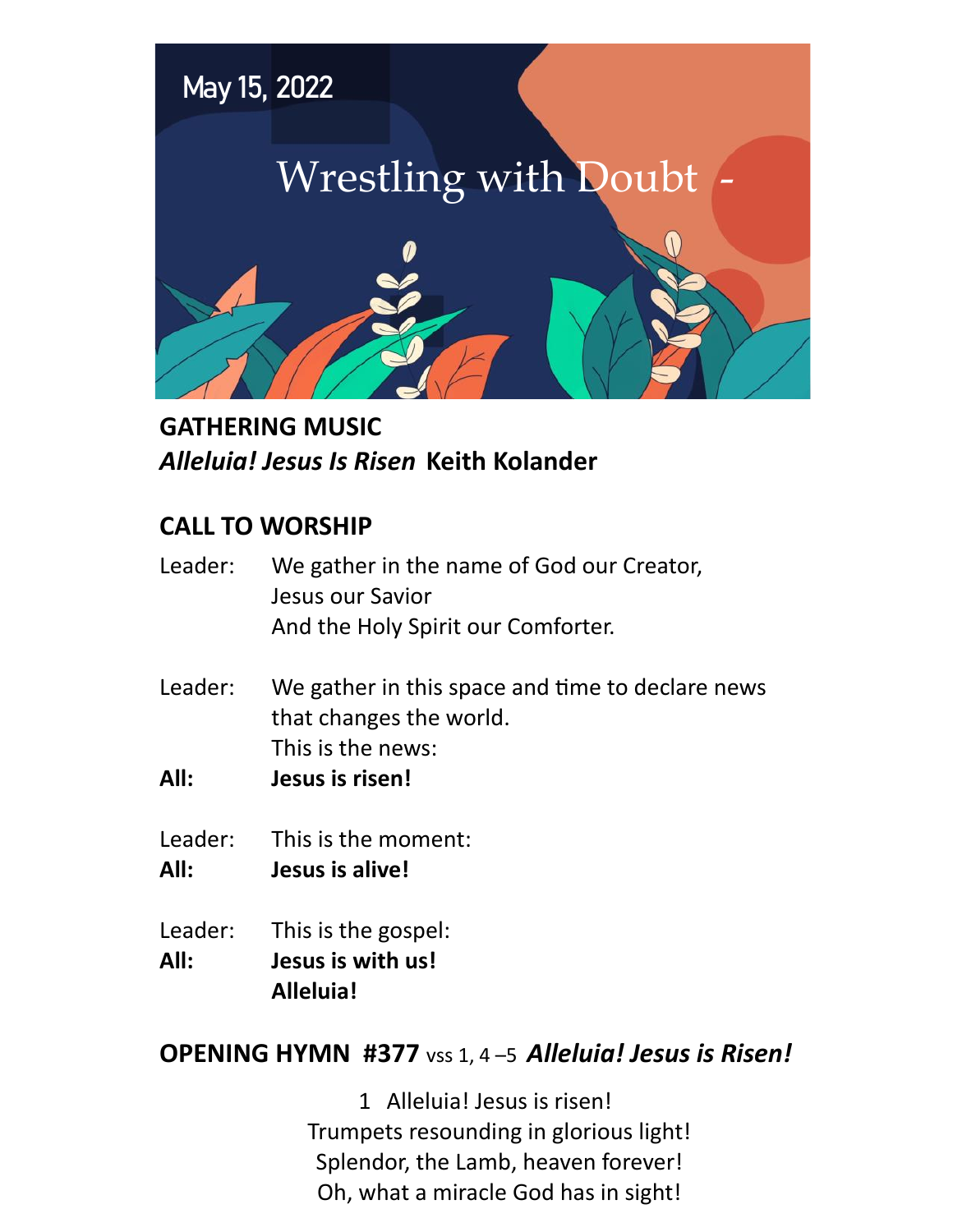*Refrain* Jesus is risen and we shall arise. Give God the glory! Alleluia!

4 Weeping, be gone; sorrow, be silent: death put asunder, and Easter is bright. Cherubim sing: O grave, be open! Clothe us in wonder, adorn us in light. *Refrain*

5 City of God, Easter forever, golden Jerusalem, Jesus the Lamb, river of life, saints and archangels, sing with creation to God the I AM! *Refrain*

#### **CONFESSION AND FORGIVENESS** (from PCUSA)

| Pastor: | Almighty God,<br>you love us, but we have not loved you with our<br>whole heart;<br>you call us, but we have not listened fully.                                                 |
|---------|----------------------------------------------------------------------------------------------------------------------------------------------------------------------------------|
| All:    | We walk away from neighbors in need,<br>wrapped up in our own concerns.<br>We have gone along with evil,<br>with pride, quarreling, and divisiveness.                            |
| Pastor: | Holy God, help us to face up to ourselves,<br>so that, as you move toward us in mercy,<br>we may repent, turn to you, and receive mercy;<br>through Jesus Christ our Lord. Amen. |
| Pastor: | In the name of the risen Jesus Christ, you are<br>forgiven and renewed by the power of the Holy Spirit.                                                                          |
| All:    | Amen. Thanks be to God!                                                                                                                                                          |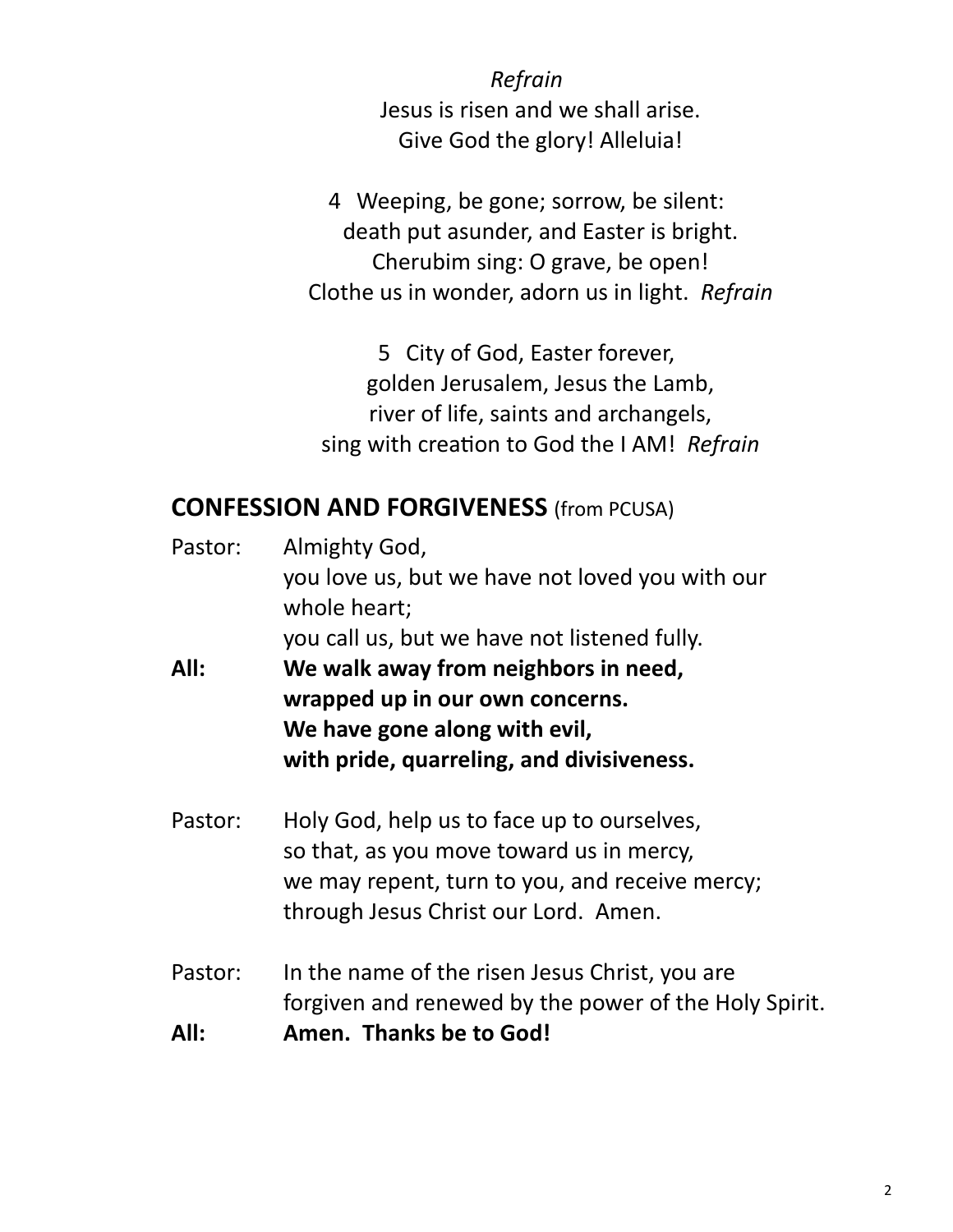## **SONG OF RESPONSE #801** *Change Me Heart, O God*

Change my heart, O God; make it ever true. Change my heart, O God; may I be like you. You are the potter; I am the clay.

Mold me and make me; this is what I pray. Change my heart, O God; make it ever true. Change my heart, O God; may I be like you.

Change my heart, O God; make it ever true. Change my heart, O God; may I be like you. You are the potter; I am the clay.

#### **PRAYER OF THE DAY**

#### **WELCOME/LIFE IN COMMUNITY**

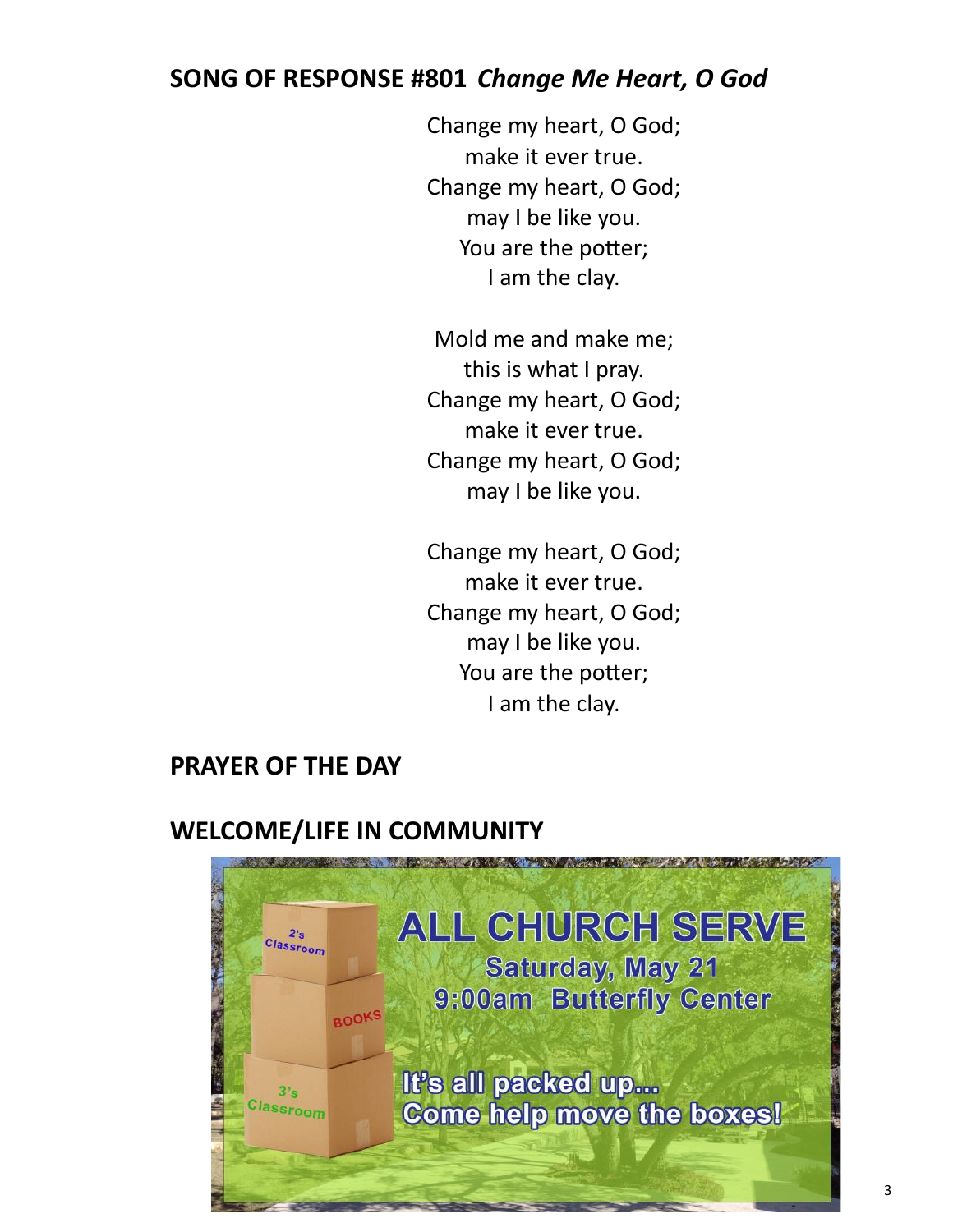

# 8:15 **CHILDREN'S MESSAGE**

10:45 **HOLY BAPTISM...**Jordan and Jade Butler

Today we celebrate the Sacrament of Holy Baptism for **Jordan Irving Butler,** son of Carolyn and Gene Butler. Jordan was born on December 26, 2019. His baptismal sponsor is Caitlin Neuman.

Today we celebrate the Sacrament of Holy Baptism for **Jade Irene Butler,** daughter of Carolyn and Gene Butler. Jade was born on November 15, 2021. Her baptismal sponsor is Bailey Nabors.

# **SCRIPTURE READING... REVELATION 21:1-6** (NRSV)

Then I saw a new heaven and a new earth; for the first heaven and the first earth had passed away, and the sea was no more. And I saw the holy city, the new Jerusalem, coming down out of heaven from God, prepared as a bride adorned for her husband. And I heard a loud voice from the throne saying,

'See, the home of God is among mortals.

He will dwell with them;

they will be his peoples,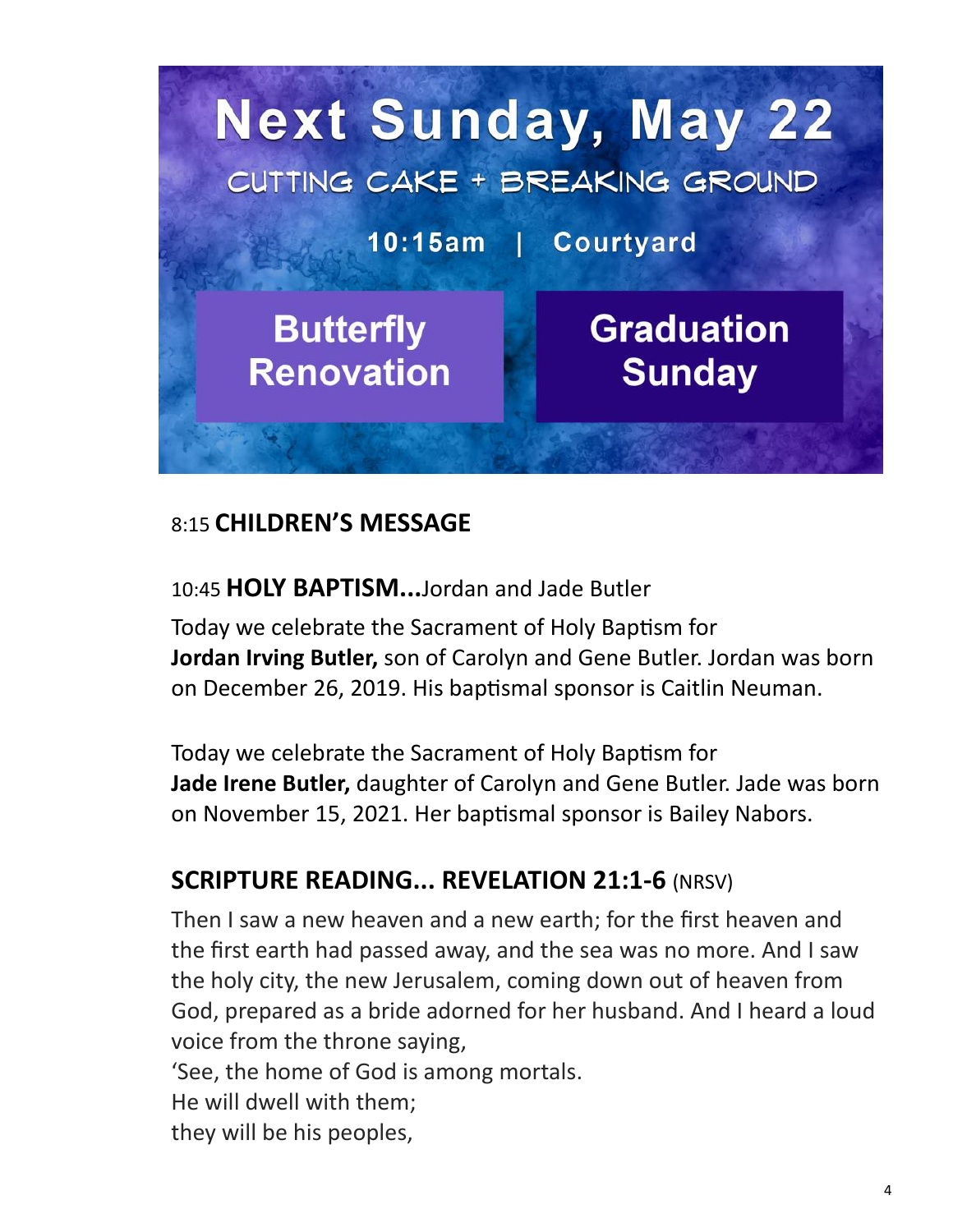and God himself will be with them; he will wipe every tear from their eyes. Death will be no more; mourning and crying and pain will be no more, for the first things have passed away.'

And the one who was seated on the throne said, 'See, I am making all things new.' Also he said, 'Write this, for these words are trustworthy and true.' Then he said to me, 'It is done! I am the Alpha and the Omega, the beginning and the end. To the thirsty I will give water as a gift from the spring of the water of life.

Leader: The word of the Lord.

**All: Thanks be to God.**

## **SONG OF RESPONSE** *Lord, I Lift Your Name on High*

Verse 1 Lord I lift Your name on high Lord I love to sing Your praises I'm so glad You're in my life I'm so glad You came to save us

Chorus 1 You came from heaven to earth To show the way From the earth to the cross My debt to pay From the cross to the grave From the grave to the sky Lord I lift Your name on high

Verse 1 Lord I lift Your name on high Lord I love to sing Your praises I'm so glad You're in my life I'm so glad You came to save us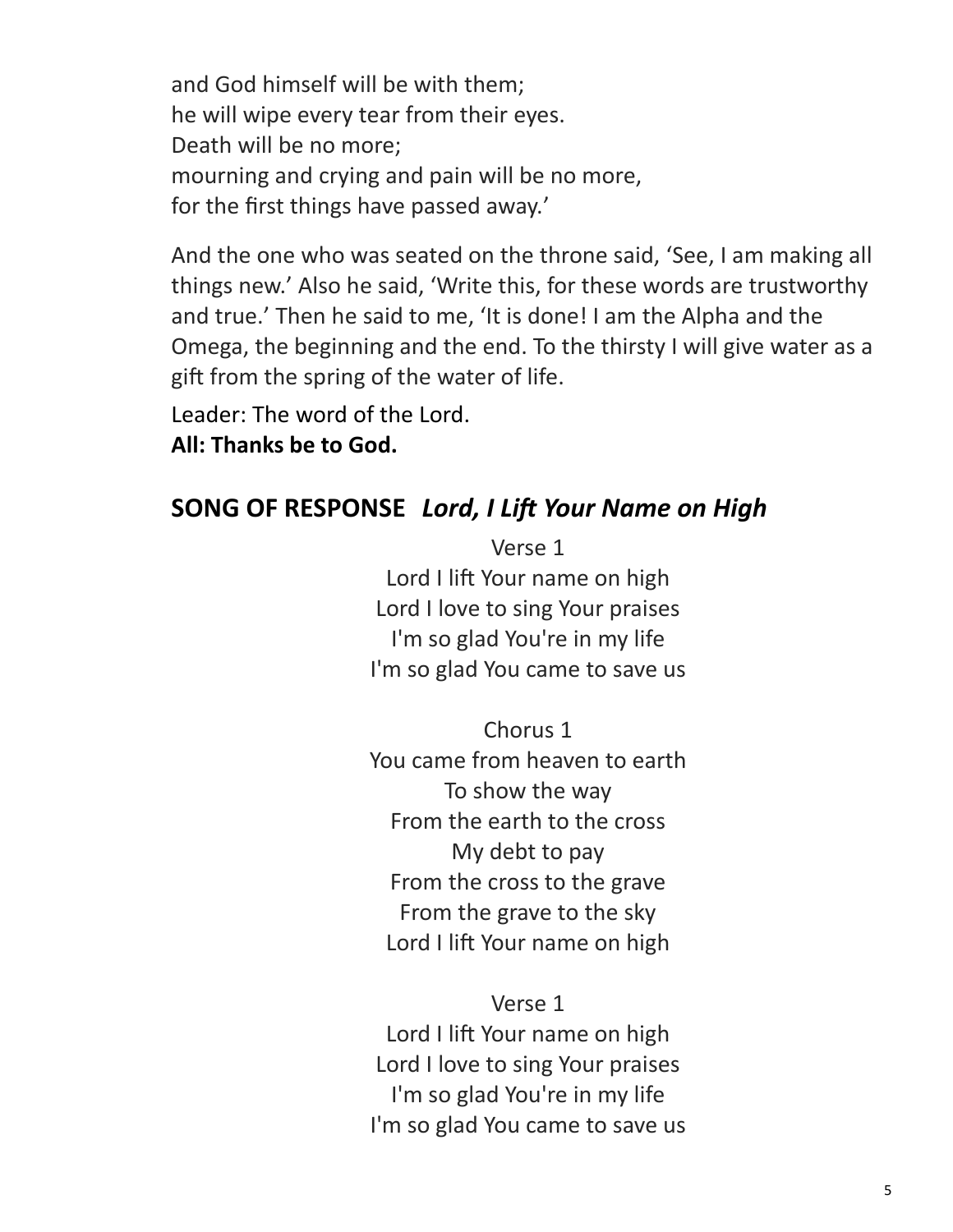Chorus 1 You came from heaven to earth To show the way From the earth to the cross My debt to pay

From the cross to the grave From the grave to the sky Lord I lift Your name on high

## **SCRIPTURE READING... ACTS 16:16-34** (NRSV)

#### Read by: Pr. Tom Grevlos

Once when we were going to the place of prayer, we were met by a female slave who had a spirit by which she predicted the future. She earned a great deal of money for her owners by fortune-telling. She followed Paul and the rest of us, shouting, "These men are servants of the Most High God, who are telling you the way to be saved." She kept this up for many days. Finally Paul became so annoyed that he turned around and said to the spirit, "In the name of Jesus Christ I command you to come out of her!" At that moment the spirit left her.

When her owners realized that their hope of making money was gone, they seized Paul and Silas and dragged them into the marketplace to face the authorities. They brought them before the magistrates and said, "These men are Jews, and are throwing our city into an uproar by advocating customs unlawful for us Romans to accept or practice."

The crowd joined in the attack against Paul and Silas, and the magistrates ordered them to be stripped and beaten with rods. After they had been severely flogged, they were thrown into prison, and the jailer was commanded to guard them carefully. When he received these orders, he put them in the inner cell and fastened their feet in the stocks.

About midnight Paul and Silas were praying and singing hymns to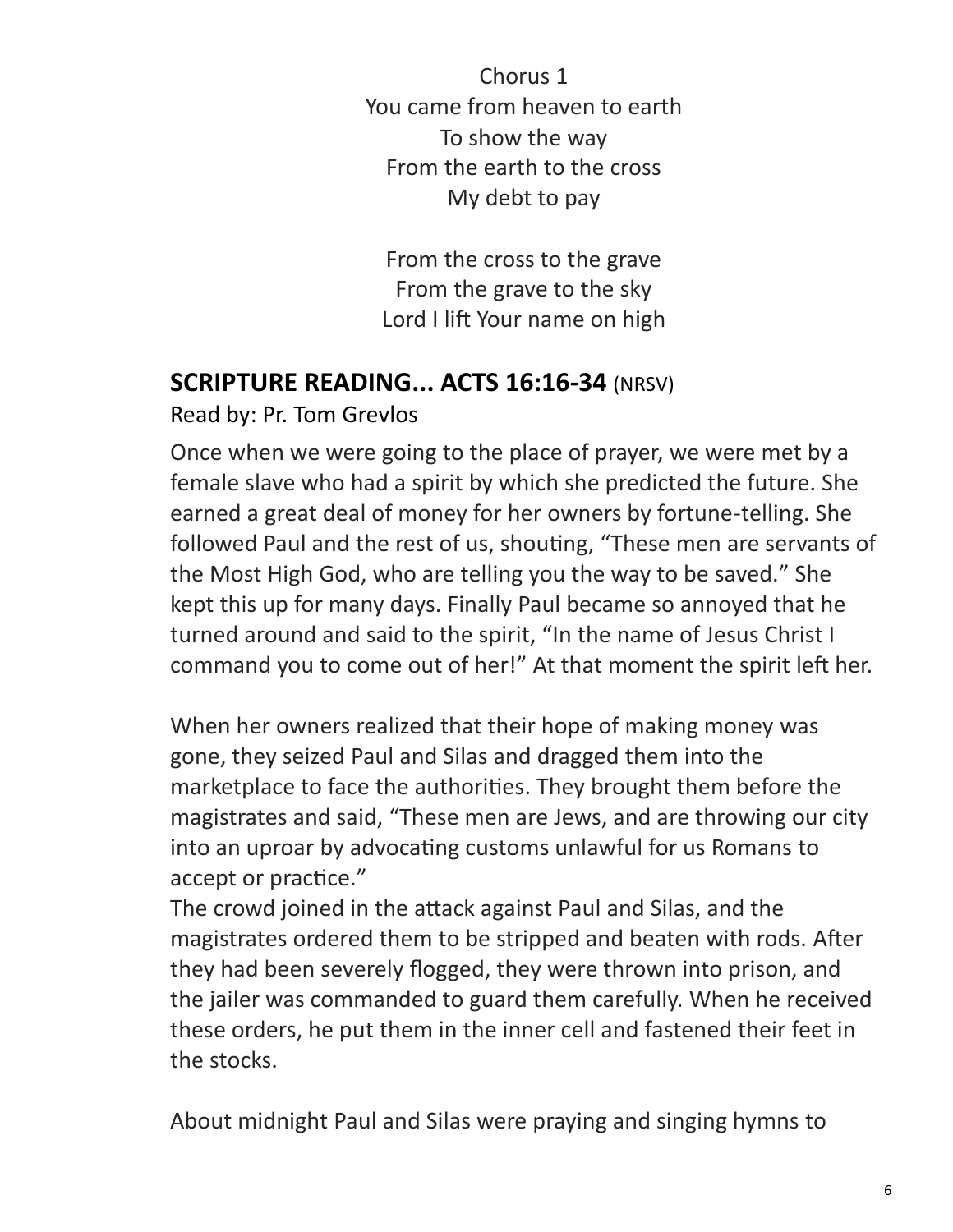God, and the other prisoners were listening to them. Suddenly there was such a violent earthquake that the foundations of the prison were shaken. At once all the prison doors flew open, and everyone's chains came loose. The jailer woke up, and when he saw the prison doors open, he drew his sword and was about to kill himself because he thought the prisoners had escaped. But Paul shouted, "Don't harm yourself! We are all here!"

The jailer called for lights, rushed in and fell trembling before Paul and Silas. He then brought them out and asked, "Sirs, what must I do to be saved?"

They replied, "Believe in the Lord Jesus, and you will be saved—you and your household." Then they spoke the word of the Lord to him and to all the others in his house. At that hour of the night the jailer took them and washed their wounds; then immediately he and all his household were baptized. The jailer brought them into his house and set a meal before them; he was filled with joy because he had come to believe in God—he and his whole household.

Pastor: The word of the Lord. **All: Thanks be to God.**

**MESSAGE** Pr. Tom Grevlos **Paul and Silas—Walking Together**

# **MESSAGE SONG** *They'll Know We Are Christians*

We are one in the Spirit, we are one in the Lord; We are one int he Spirit, we are one in the Lord; And we pray that all unity will one day be restored.

#### *Chorus:*

And they'll know we are Christians by our love, by our love, yes, they'll know we are Christians by our love.

We will walk with each other, we will walk hand in hand; We will walk with each other, we will walk hand in hand; And together we'll spread the news that God is in our land.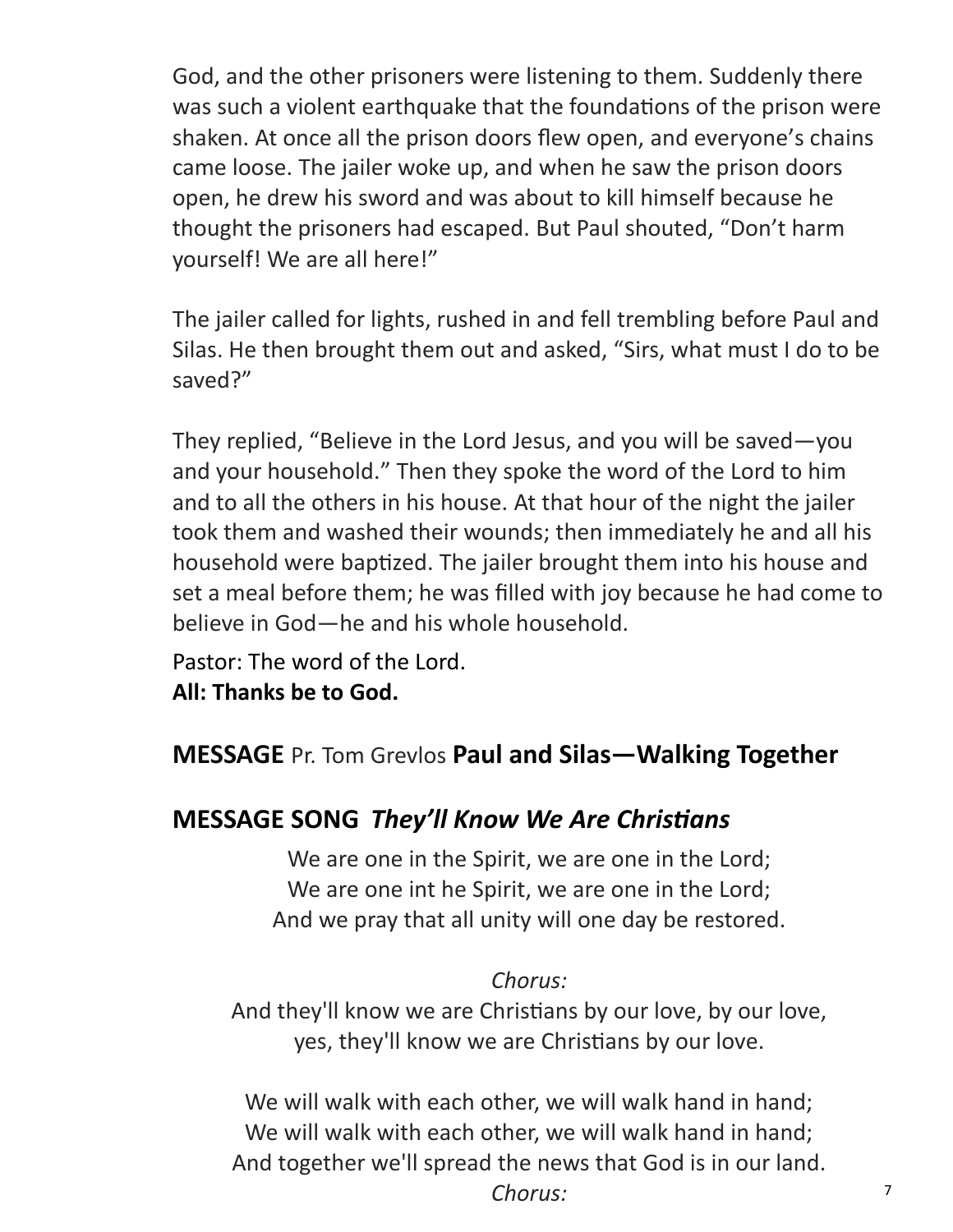We Will work with each other, we will work side by side; We will work with each other, we will work side by side; And we'll guard each man's dignity and save each man's pride. *Chorus:* 

> All praise to the Father, from whom all things come; And all praise to Christ Jesus, His only Son. And all praise to the Spirit who makes us one. *Chorus:*

# **CHRIST HYMN CREED…** based on Philippians 2:5-11

Let the same mind be in you that was in Christ Jesus, who, though he was in the form of God, did not regard equality with God as something to be exploited, but emptied himself, taking the form of a servant, being born in human likeness.

And being found in human form, he humbled himself and became obedient to the point of death - even death on a cross.

Therefore, God also highly exalted him and gave him the name that is above every name, so that at the name of Jesus every knee should bend, in heaven and on earth and under the earth, and every tongue should confess that Jesus Christ is Lord, to the glory of God the Father.

# **PRAYERS OF THE PEOPLE**

Led by: (8:15) Pete Forsberg, (10:45) Karen Stern

# **THANK OFFERING**

- To make a gift online to the mission and ministry of Shepherd of the Hills, use this link: [shephills.org/](https://shephills.org/give/) [give.](https://shephills.org/give/)
- Scan the QR Code with your camera phone to give now.



· By mail, send to 3525 Bee Caves Rd, Austin, TX 78746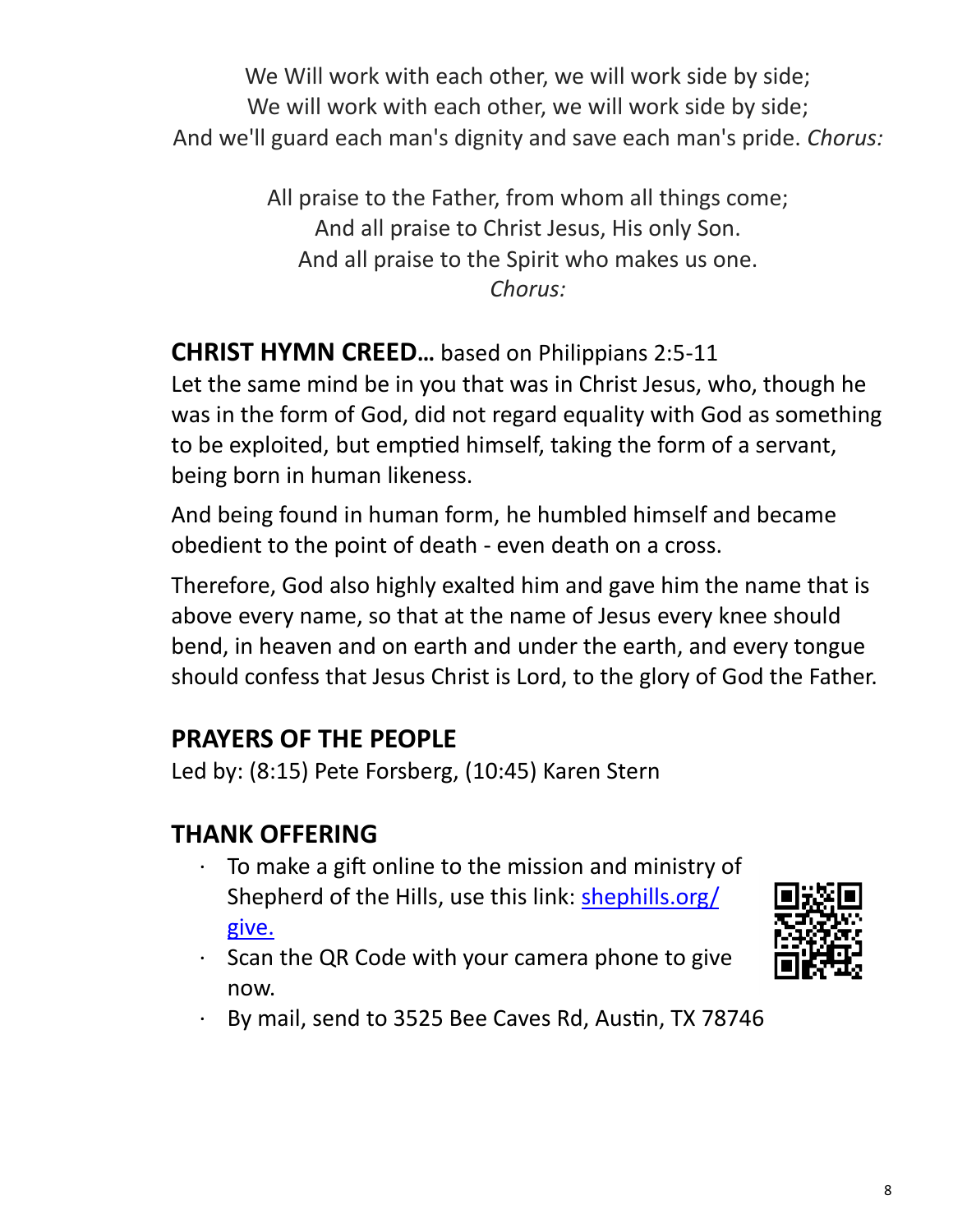# **GENEROSITY MOMENT**

Joel Timmons, our Youth Director, has successfully concluded his studies at Austin Presbyterian Theological Seminary, receiving today his Master of Divinity. Walking alongside Joel on this journey has been the Shepherd of the Hills Faith Community, providing encouragement and financial support. Joel's achievement is due to his own hard work and the outpouring of generous love and support from others. Thank you Shepherd of the Hills for your generosity in helping to shape our future leaders, like Joel, in the Church!

#### **OFFERING MUSIC**

**10:45 Bells Ensemble** *Amazing Grace* **arr. Linda Lamb** 

# **8:15 OFFERING RESPONSE** *Give Thanks*

Verse 1 Give thanks with a grateful heart Give thanks to the Holy One Give thanks because He's given Jesus Christ His Son  $2x$ 

Chorus 1 And now let the weak say I am strong Let the poor say I am rich Because of what the Lord has done for us  $2X$ Give thanks

#### **PRAYER OF THANKS**

## **WORDS OF INSTITUTION**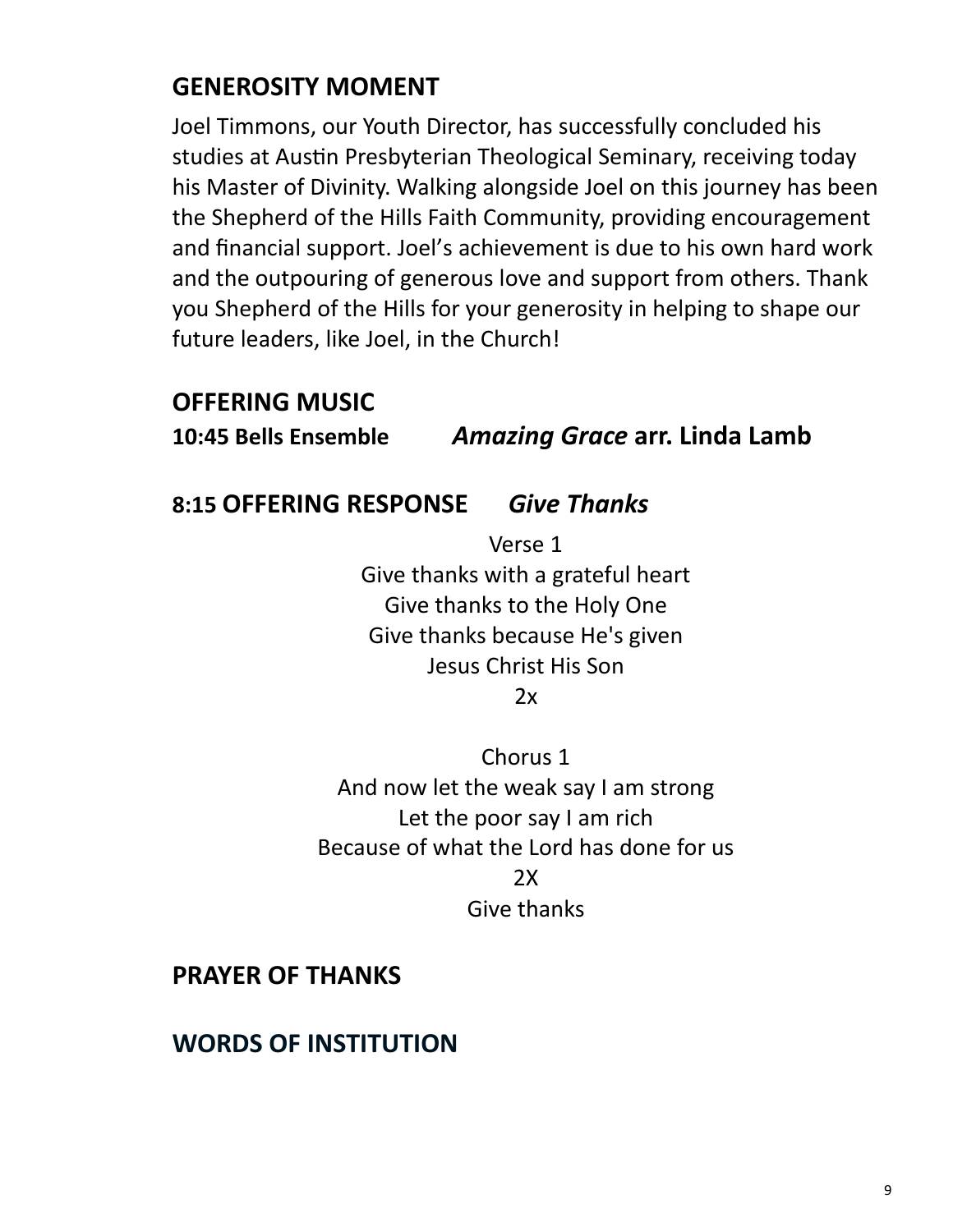# **LORD'S PRAYER**

Our Father, who art in heaven, hallowed be thy name, thy kingdom come, thy will be done, on earth as it is in heaven.

Give us this day our daily bread; and forgive us our trespasses, as we forgive those who trespass against us; lead us not into temptation, but deliver us from evil.

For thine is the kingdom, and the power, and the glory, forever and ever. Amen.

## **COMMUNION INVITATION**

For the rest of Easter season, the Chalise on the altar was made by those who participated in *For You: A Holy Communion Retreat. This Sunday we honor Miller Dertien.*

*As we celebrate this sacrament, all are invited to receive the Risen presence of Jesus. God is really present—in bread and wine—forgiving sins and promising new life.* 

> *Bread/wafer— "The body of Christ given for you"; Wine— "The blood of Christ shed for you."*

#### **COMMUNION MUSIC**

**8:15** *Be Thou My Vision* **arr. Mark Hayes 10:45 Choir** *Be Thou My Vision* **arr. Alice Parker**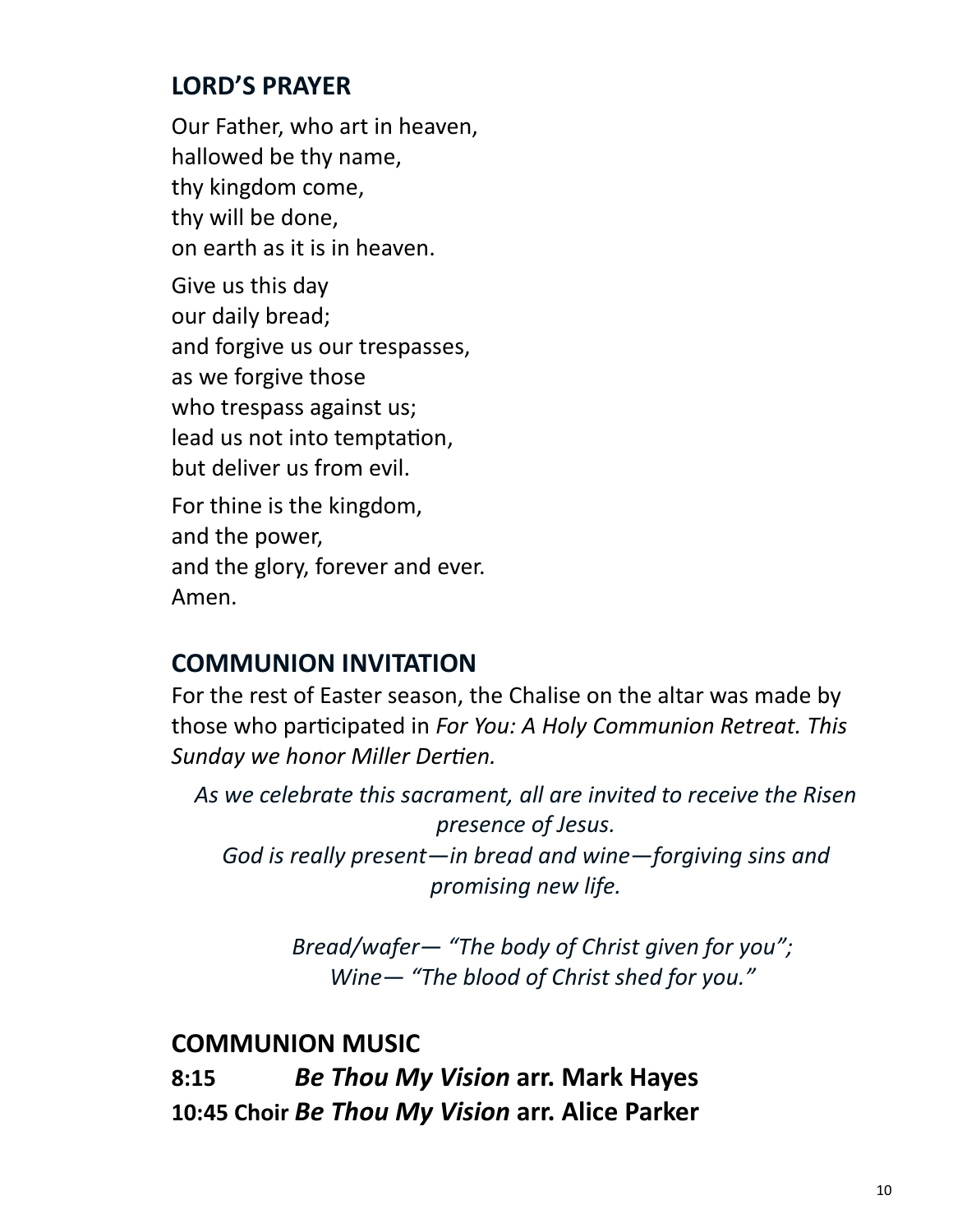# **COMMUNION BLESSING & PRAYER**

## **BENEDICTION**

# **COMMISSIONING HYMN #875 3x** *Praise, Praise, Praise the Lord!*

Praise, praise, praise the Lord! Praise God's holy name. Alleluia! Praise, praise, praise the Lord! Praise God's holy name. Alleluia! Praise God's holy name. Alleluia! Praise God's holy name. Alleluia! Praise God's holy name. Alleluia! Praise God's holy name. Alleluia!

## **COMMISSIONING**

Leader: As Jesus walks alongside us, as Easter people may we walk alongside one another as we go out to love and serve the Lord.

**All: Thanks be to God…and We Will!** 

## **Postlude** *Fugue in G* **Pachelbel**

#### **PRAYERS**

- **We pray** for Sandy Nielsen, Rodney Varner, Walter and Stacia DeBill, Tom Smith and Wallace Behrhorst.
- **We pray** in celebration for the baptism of Jordan and Jade Butler. Children of Carolyn & Gene Butler, grandchildren of Sue and Ray Vaughan.

**We pray** for the people of Ukraine and all who find themselves in the midst of war, gripped by fear and uncertainty. Send your peace.